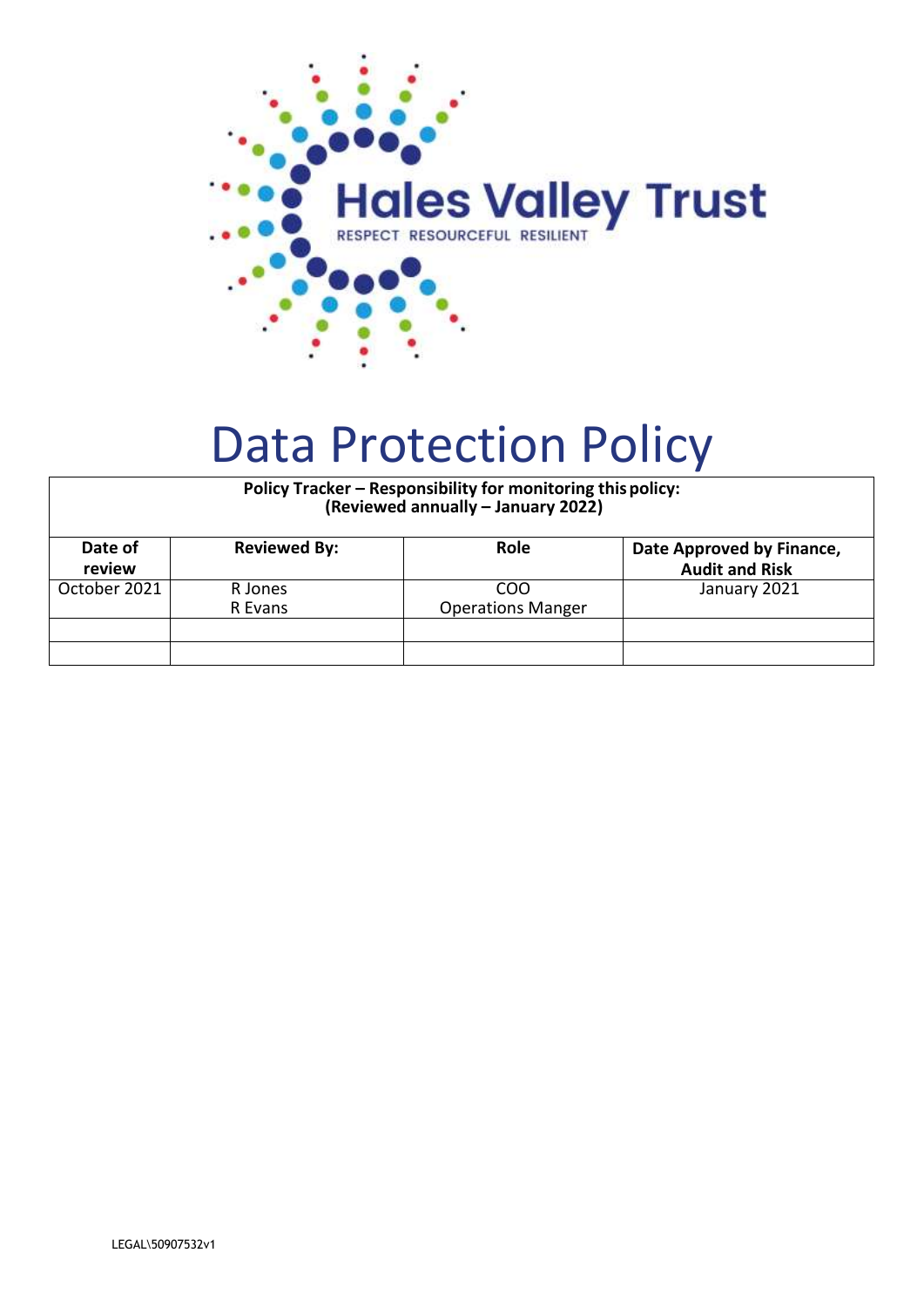## **Contents**

| 1  |  |
|----|--|
| 2  |  |
| 3  |  |
| 4  |  |
| 5  |  |
| 6  |  |
| 7  |  |
| 8  |  |
| 9  |  |
| 10 |  |
| 11 |  |
| 12 |  |
| 13 |  |
| 14 |  |
| 15 |  |
| 16 |  |
| 17 |  |
| 18 |  |
| 19 |  |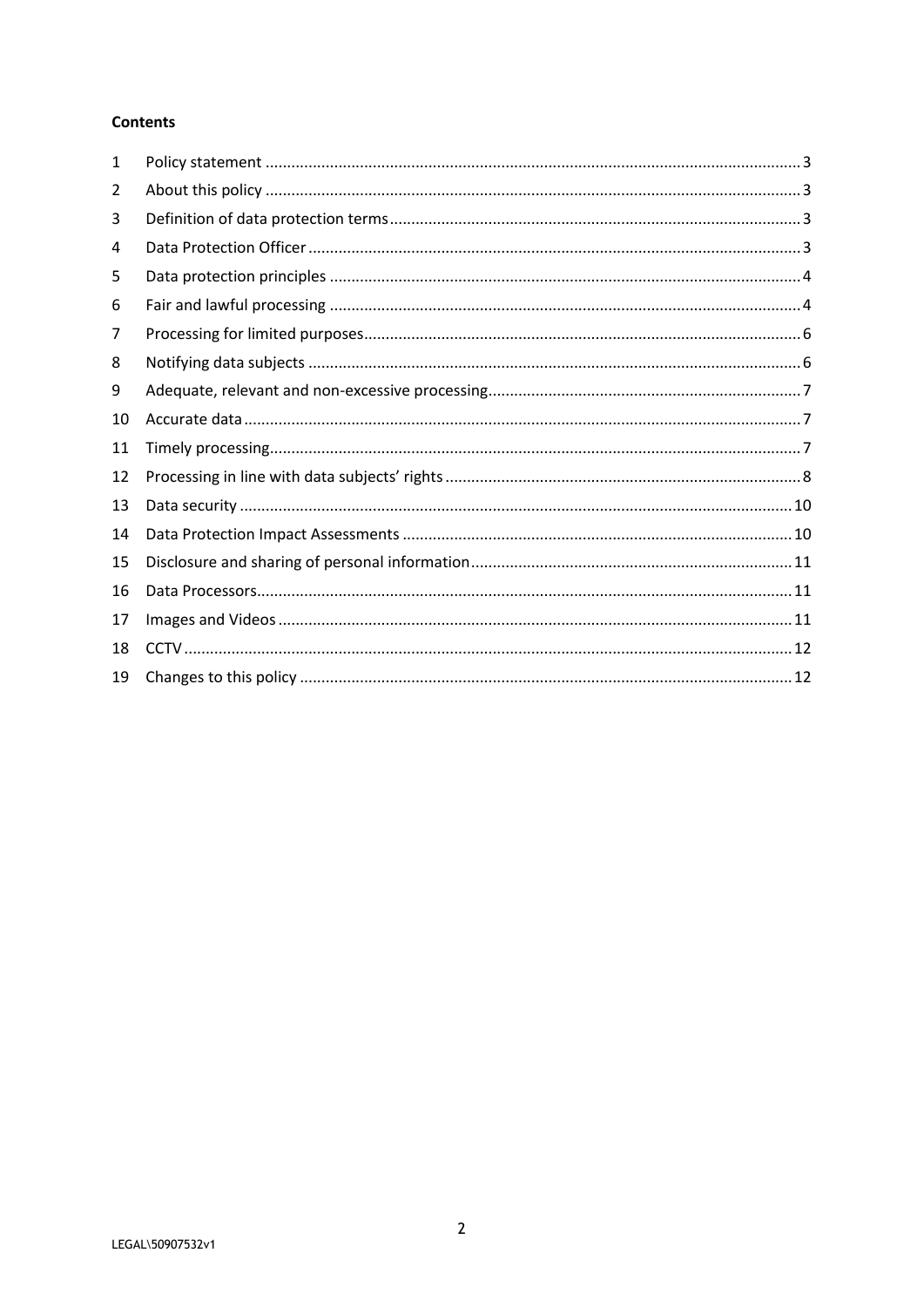# <span id="page-2-0"></span>**1 Policy statement**

- 1.1 Everyone has rights with regard to the way in which their **personal data** is handled. During the course of our activities Hales Valley Trust will collect, store and **process personal data** about our pupils, workforce, parents and others. This makes us a **data controller** in relation to that **personal data**.
- 1.2 We are committed to the protection of all personal data and special category personal data for which we are the data controller.
- 1.3 The law imposes significant fines for failing to lawfully process and safeguard personal data and failure to comply with this policy may result in those fines being applied.
- 1.4 All members of our workforce must comply with this policy when processing personal data on our behalf. Any breach of this policy may result in disciplinary or other action.

# <span id="page-2-1"></span>**2 About this policy**

- 2.1 The types of **personal data** that we may be required to handle include information about pupils, parents, our **workforce**, and others that we deal with. The **personal data** which we hold is subject to certain legal safeguards specified in the retained EU law version of the General Data Protection Regulation ((EU)2016/679) ('UK **GDPR'**), the Data Protection Act 2018 and other regulations (together '**Data Protection Legislation**').
- 2.2 This policy and any other documents referred to in it set out the basis on which we will **process** any **personal data** we collect from **data subjects**, or that is provided to us by **data subjects** or other sources.
- 2.3 This policy does not form part of any employee's contract of employment and may be amended at any time.
- 2.4 This policy sets out rules on data protection and the legal conditions that must be satisfied when we process **personal data**.

## <span id="page-2-2"></span>**3 Definition of data protection terms**

All defined terms in this policy are indicated in bold text, and a list of definitions is included in the Annex to this policy.

## <span id="page-2-3"></span>**4 Data Protection Officer**

- 4.1 As a Trust, we are required to appoint a Data Protection Officer ("DPO"). Our DPO is YourIG, and they can be contacted at YourIG Data Protection Officer Service, Dudley MBC, 3-5 James's Road, Dudley, DY1 1HZ.
- 4.2 The DPO is responsible for ensuring compliance with the Data Protection Legislation and with this policy. Any questions about the operation of this policy or any concerns that the policy has not been followed should be referred in the first instance to the DPO.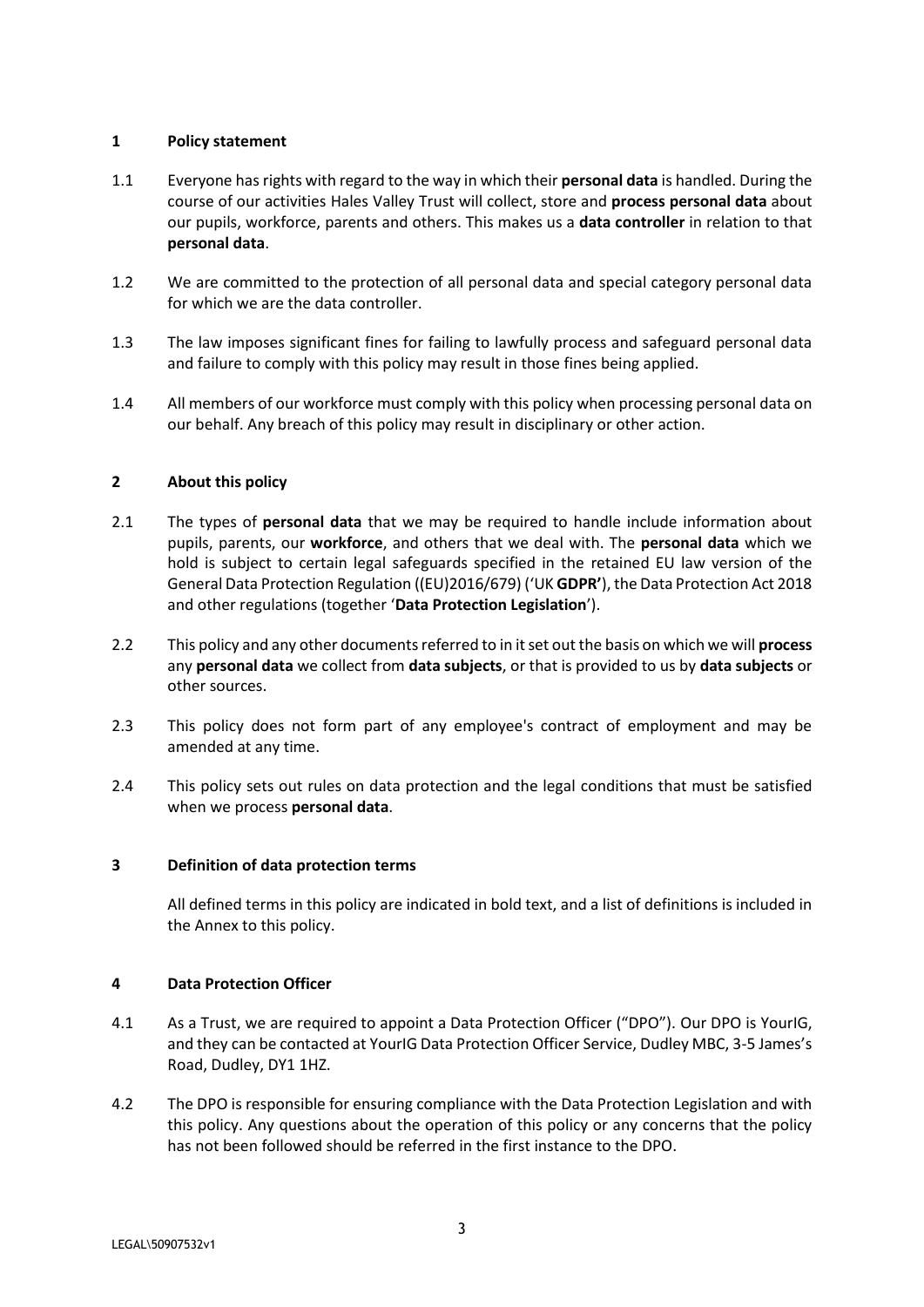4.3 The Trust is the central point of contact for all data subject access requests and others in relation to matters of data protection. The DPO will help the Trust in terms of compliance in terms of the rights of the data subject under data protection law.

## <span id="page-3-0"></span>**5 Data protection principles**

- 5.1 Anyone **processing personal data** must comply with the data protection principles. These provide that **personal data** must be:
	- 5.1.1 **Processed** fairly and lawfully and transparently in relation to the **data subject**;
	- 5.1.2 **Processed** for specified, lawful purposes and in a way which is not incompatible with those purposes;
	- 5.1.3 Adequate, relevant and not excessive for the purpose;
	- 5.1.4 Accurate and up to date;
	- 5.1.5 Not kept for any longer than is necessary for the purpose; and
	- 5.1.6 **Processed** securely using appropriate technical and organisational measures.

#### 5.2 **Personal Data** must also:

- 5.2.1 be **processed** in line with **data subjects'** rights;
- 5.2.2 not be transferred to people or organisations situated in other countries without adequate protection.
- 5.3 We will comply with these principles in relation to any **processing** of **personal data** by Hales Valley Trust.

#### <span id="page-3-1"></span>**6 Fair and lawful processing**

- 6.1 Data Protection Legislation is not intended to prevent the **processing** of **personal data**, but to ensure that it is done fairly and without adversely affecting the rights of the data subject.
- 6.2 For **personal data** to be **processed** fairly, **data subjects** must be made aware:
	- 6.2.1 that the **personal data** is being **processed**;
	- 6.2.2 why the **personal data** is being **processed**;
	- 6.2.3 what the lawful basis is for that **processing** (see below);
	- 6.2.4 whether the **personal data** will be shared, and if so with whom;
	- 6.2.5 the period for which the **personal data** will be held;
	- 6.2.6 the existence of the **data subject's** rights in relation to the **processing** of that **personal data**; and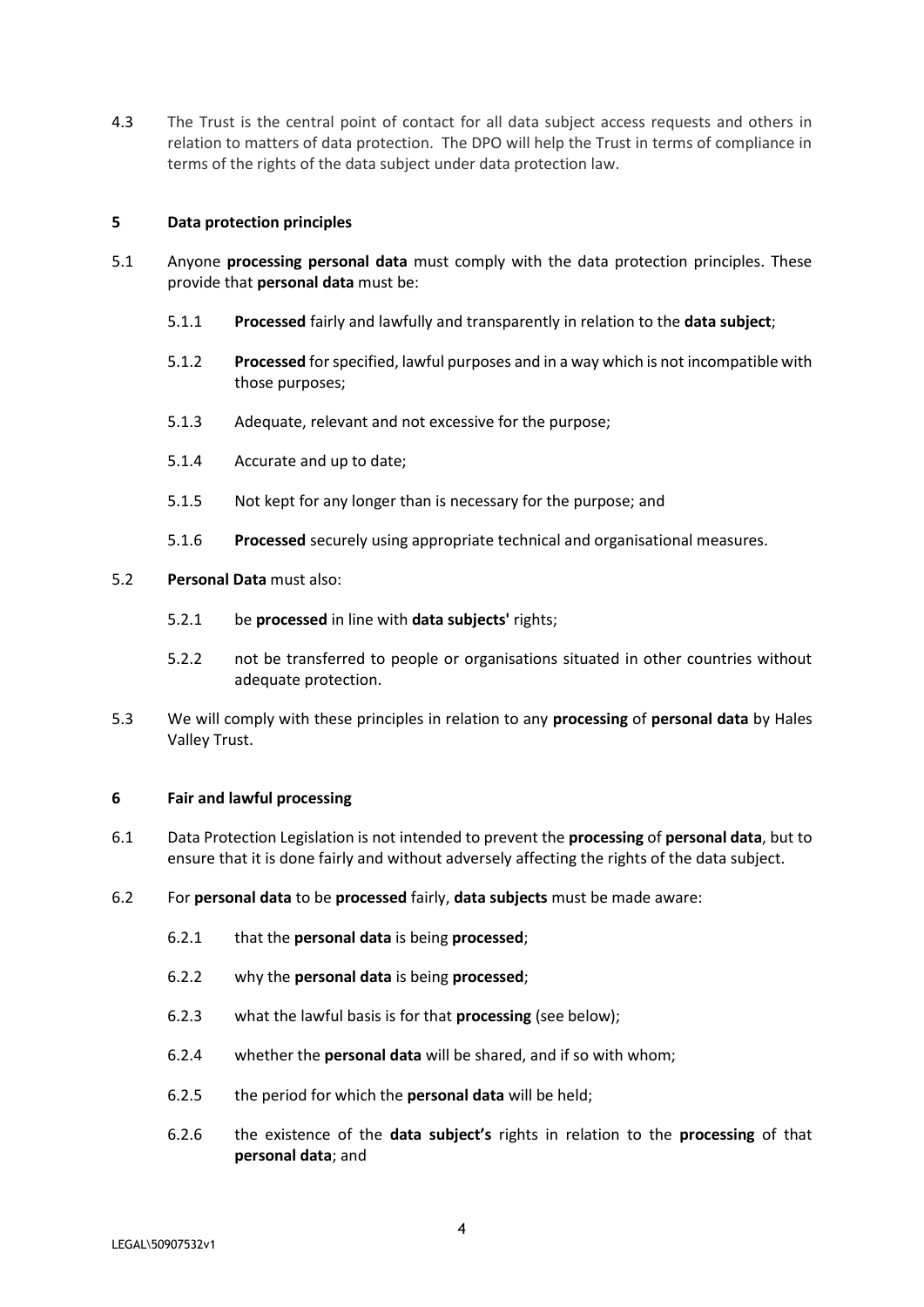- 6.2.7 the right of the **data subject** to raise a complaint with the Information Commissioner's Office in relation to any **processing**.
- 6.3 We will only obtain such **personal data** as is necessary and relevant to the purpose for which it was gathered, and will ensure that we have a lawful basis for any **processing**.
- 6.4 For **personal data** to be **processed** lawfully, it must be **processed** on the basis of one of the legal grounds set out in the Data Protection Legislation. We will normally **process personal data** under the following legal grounds:
	- 6.4.1 where the **processing** is necessary for the performance of a contract between us and the **data subject**, such as an employment contract;
	- 6.4.2 where the **processing** is necessary to comply with a legal obligation that we are subject to, (e.g the Education Act 2011);
	- 6.4.3 where the law otherwise allows us to **process** the **personal data** or we are carrying out a task in the public interest; and
	- 6.4.4 where none of the above apply then we will seek the consent of the **data subject** to the **processing** of their **personal data**.
- 6.5 When **special category personal data** is being processed then an additional legal ground must apply to that processing. We will normally only **process special category personal dat**a under following legal grounds:
	- 6.5.1 where the **processing** is necessary for employment law purposes, for example in relation to sickness absence;
	- 6.5.2 where the **processing** is necessary for reasons of substantial public interest, for example for the purposes of equality of opportunity and treatment;
	- 6.5.3 where the **processing** is necessary for health or social care purposes, for example in relation to pupils with medical conditions or disabilities; and
	- 6.5.4 where none of the above apply then we will seek the consent of the **data subject** to the **processing** of their **special category personal data**.
- 6.6 We will inform **data subjects** of the above matters by way of appropriate privacy notices (Workforce Pupil, Recruitment, Governors Privacy Notice) which shall be provided to them when we collect the data or as soon as possible thereafter, unless we have already provided this information such as at the time when a pupil joins us.
- 6.7 If any **data user** is in doubt as to whether they can use any personal data for any purpose then they must contact the DPO before doing so.

## **Vital Interests**

6.8 There may be circumstances where it is considered necessary to **process personal data** or **special category personal data** in order to protect the vital interests of a **data subject**. This might include medical emergencies where the **data subject** is not in a position to give consent to the **processing**. We believe that this will only occur in very specific and limited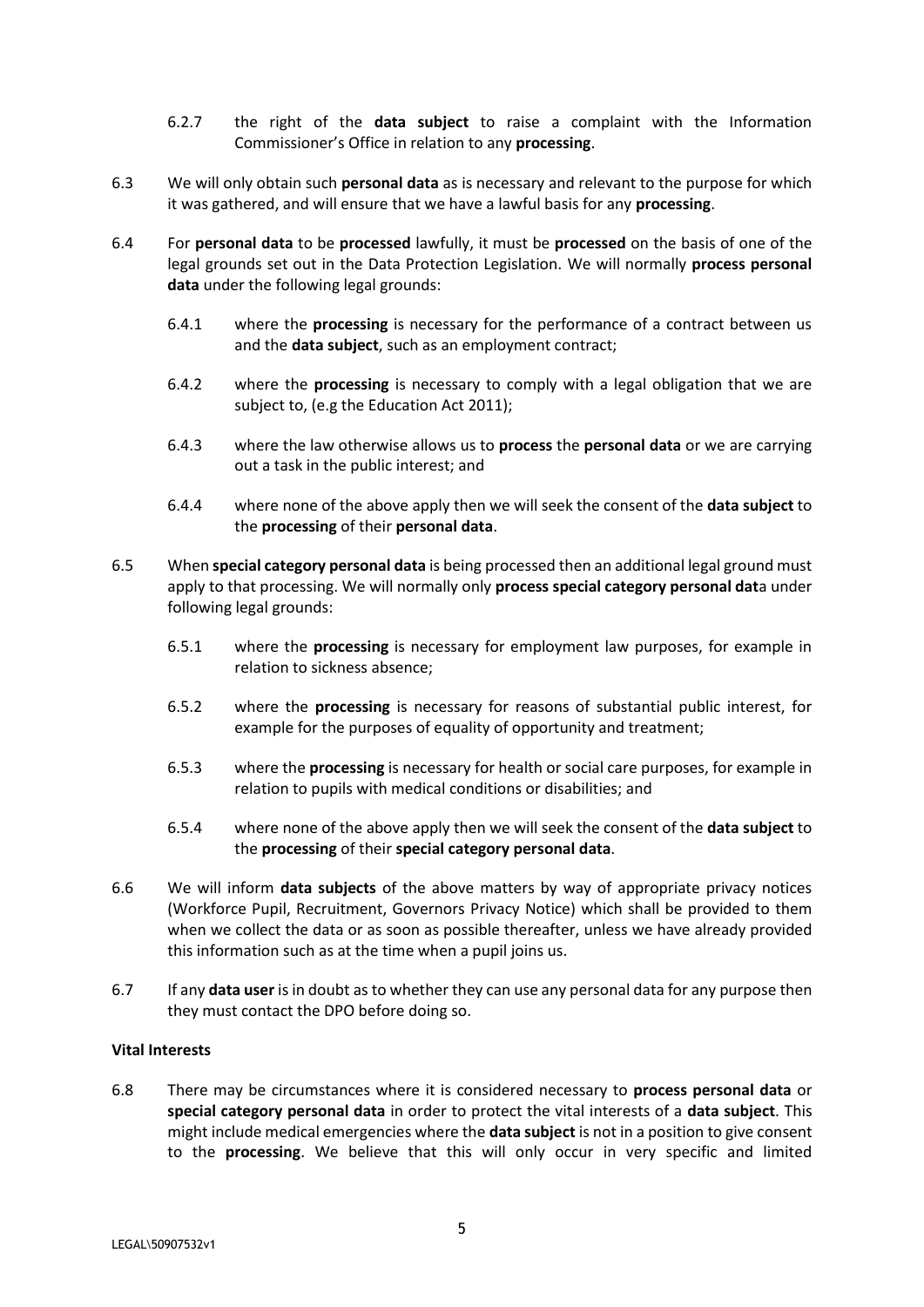circumstances. In such circumstances we would usually seek to consult with the DPO in advance, although there may be emergency situations where this does not occur.

#### **Consent**

- 6.9 Where none of the other bases for **processing** set out above apply then the school must seek the consent of the **data subject** before **processing** any **personal data** for any purpose.
- 6.10 There are strict legal requirements in relation to the form of consent that must be obtained from **data subjects**.
- 6.11 When pupils join Hales Valley Trust, a consent form will be required to be completed in relation to them. This consent form deals with the taking and use of photographs and videos of them, amongst other things. Where appropriate third parties may also be required to complete a consent form.
- 6.12 In relation to all Hales Valley Trust pupils we will seek consent from an individual with parental responsibility for that pupil.
- 6.13 If consent is required for any other **processing** of **personal data** of any **data subject** then the form of this consent must:
	- 6.13.1 Inform the **data subject** of exactly what we intend to do with their **personal data**;
	- 6.13.2 Require them to positively confirm that they consent we cannot ask them to optout rather than opt-in; and
	- 6.13.3 Inform the **data subject** of how they can withdraw their consent.
- 6.14 Any consent must be freely given, which means that we cannot make the provision of any goods or services or other matter conditional on a **data subject** giving their consent.
- 6.15 The DPO must always be consulted in relation to any consent form before consent is obtained.
- 6.16 A record must always be kept of any consent, including how it was obtained and when.

## <span id="page-5-0"></span>**7 Processing for limited purposes**

- 7.1 In the course of our activities as a Trust, we may collect and process the personal data set out in our Information Asset Register. This may include personal data we receive directly from a data subject (for example, by completing forms or by corresponding with us by mail, phone, email or otherwise) and personal data we receive from other sources (including, for example, local authorities, other schools, parents, other pupils or members of our workforce).
- 7.2 Hales Valley Trust will only process personal data for the specific purposes set out in our Information Asset Register or for any other purposes specifically permitted by Data Protection Legislation or for which specific consent has been provided by the data subject.

#### <span id="page-5-1"></span>**8 Notifying data subjects**

8.1 If we collect **personal data** directly from **data subjects**, we will inform them about: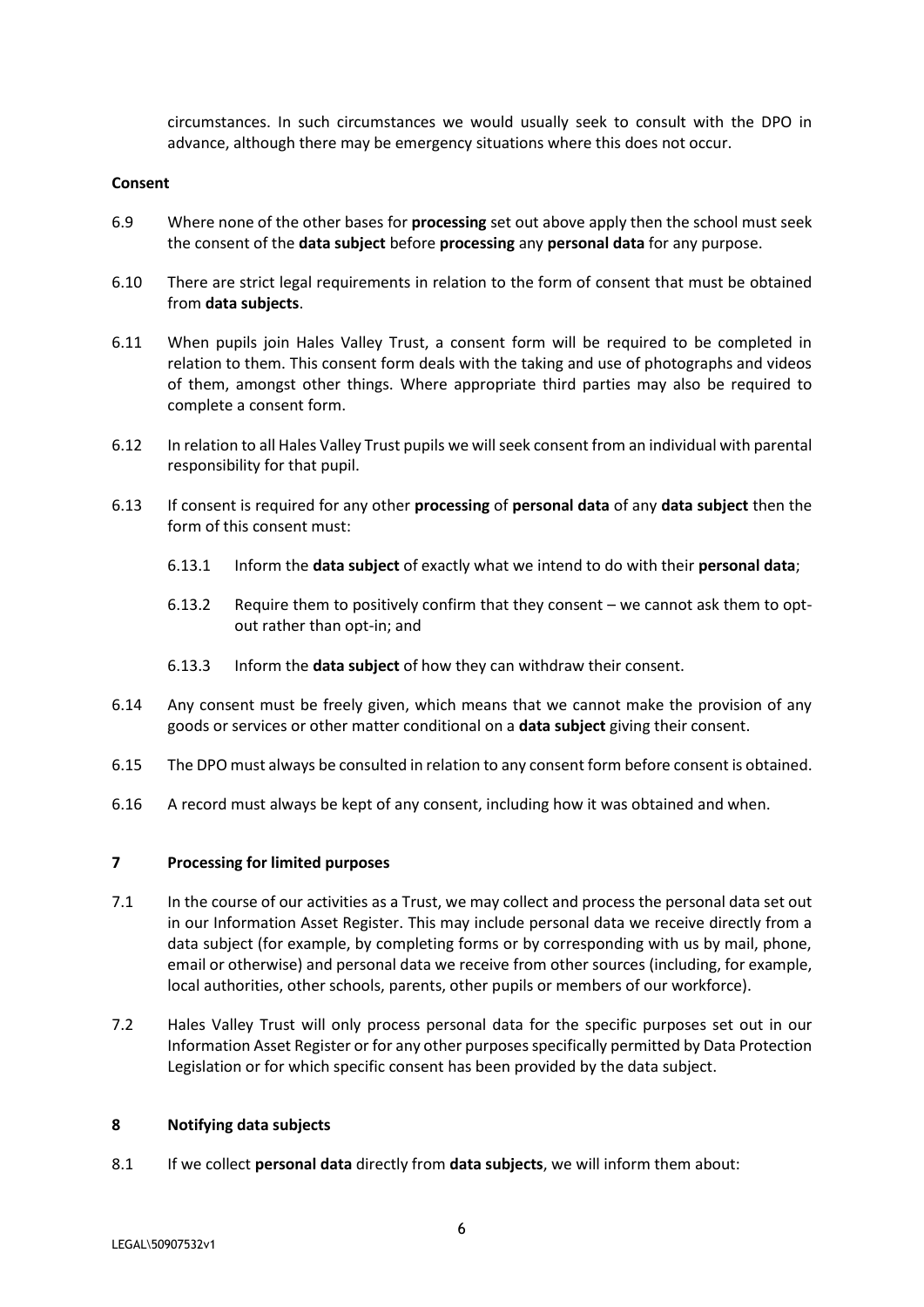- 8.1.1 our identity and contact details as **Data Controller** and those of the DPO;
- 8.1.2 the purpose or purposes and legal basis for which we intend to **process** that **personal data**;
- 8.1.3 the types of third parties, if any, with which we will share or to which we will disclose that **personal data**;
- 8.1.4 whether the **personal data** will be transferred outside the European Economic Area ('**EEA**') and if so the safeguards in place;
- 8.1.5 the period for which their **personal data** will be stored, by reference to our Data Retention and Destruction Policy;
- 8.1.6 the existence of any automated decision making in the **processing** of the **personal data** along with the significance and envisaged consequences of the **processing** and the right to object to such decision making; and
- 8.1.7 the rights of the **data subject** to object to or limit processing, request information, request deletion of information or lodge a complaint with the ICO.
- 8.2 Unless we have already informed data subjects that we will be obtaining information about them from third parties (for example in our Pupil and Workforce privacy notices), then if we receive personal data about a data subject from other sources, we will provide the data subject with the above information as soon as possible thereafter, informing them of where the personal data was obtained from.

## <span id="page-6-0"></span>**9 Adequate, relevant and non-excessive processing**

We will only collect **personal data** to the extent that it is required for the specific purpose notified to the **data subject**, unless otherwise permitted by Data Protection Legislation.

#### <span id="page-6-1"></span>**10 Accurate data**

- 10.1 We will ensure that **personal data** we hold is accurate and kept up to date.
- 10.2 We will take reasonable steps to destroy or amend inaccurate or out-of-date data.
- 10.3 **Data subjects** have a right to have any inaccurate **personal data** rectified. See further below in relation to the exercise of this right.

#### <span id="page-6-2"></span>**11 Timely processing**

- 11.1 We will not keep **personal data** longer than is necessary for the purpose or purposes for which they were collected. We will take all reasonable steps to destroy, or erase from our systems, all **personal data** which is no longer required.
- 11.2 We shall seek to comply with the rights exercised by data subjects as set out in section 12 below as soon as possible and within legal time limits. However, there may be instances where due to circumstances outside of Hales Valley Trust's control this may not be possible e.g.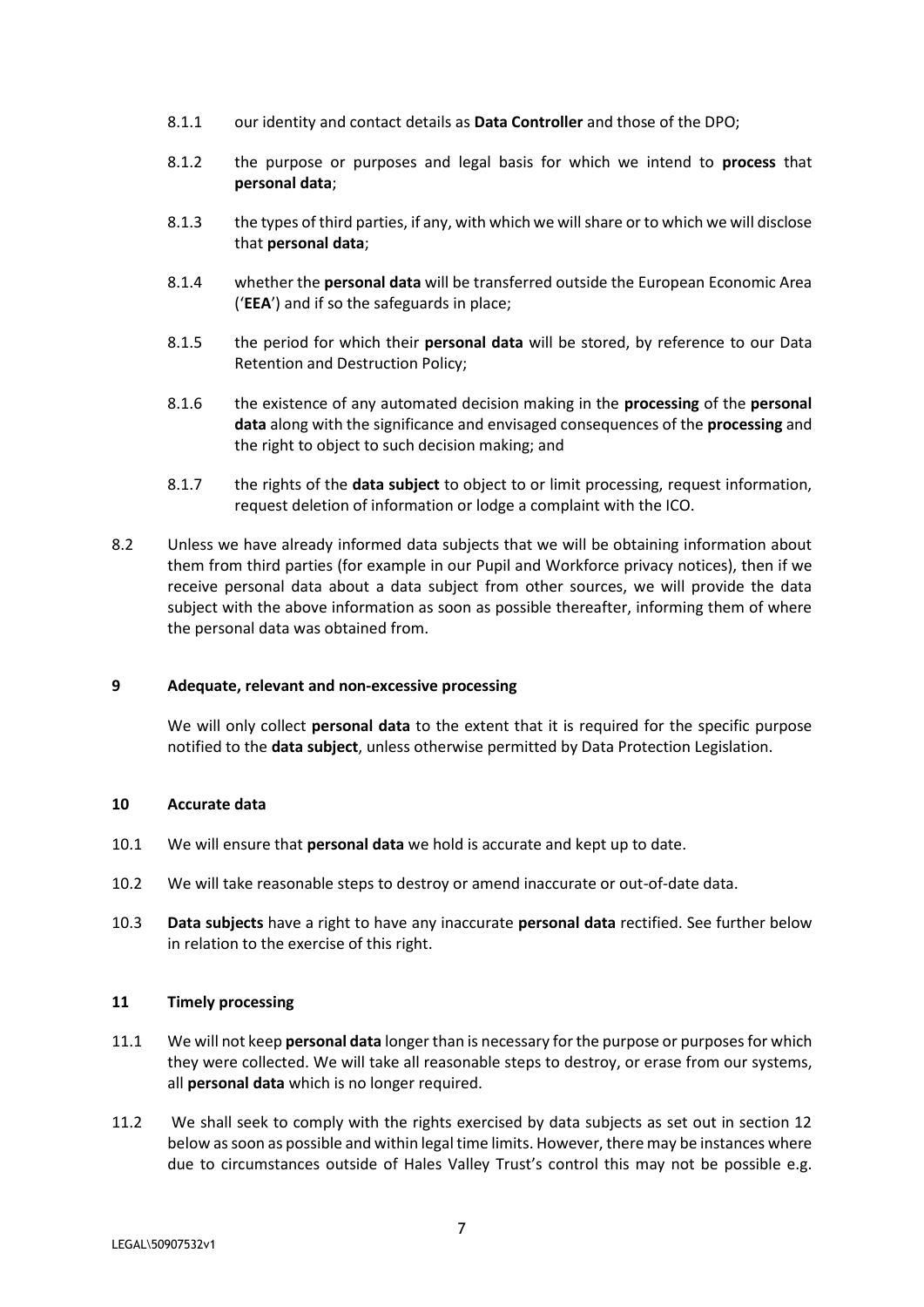<span id="page-7-0"></span>where the School or Trust has been closed or is only partially operable. In such circumstances data subjects to be notified and provided details about the reason for the delay and when a response can reasonably be expected.

## **12 Processing in line with data subjects' rights**

- 12.1 We will **process** all **personal data** in line with **data subjects'** rights, in particular their right to:
	- 12.1.1 request access to any **personal data** we hold about them;
	- 12.1.2 object to the **processing** of their **personal data**, including the right to object to direct marketing;
	- 12.1.3 have inaccurate or incomplete **personal data** about them rectified;
	- 12.1.4 restrict **processing** of their **personal data**;
	- 12.1.5 have **personal data** we hold about them erased
	- 12.1.6 have their **personal data** transferred; and
	- 12.1.7 object to the making of decisions about them by automated means.

#### **The Right of Access to Personal Data**

12.2 **Data subjects** may request access to all **personal data** we hold about them. Such requests will be considered in line with the Hales Valley Trust Subject Access Request Procedure.

#### **The Right to Object**

- 12.3 In certain circumstances **data subjects** may object to us **processing** their **personal data**. This right may be exercised in relation to **processing** that we are undertaking on the basis of a legitimate interest or in pursuit of a statutory function or task carried out in the public interest.
- 12.4 An objection to **processing** does not have to be complied with where the school can demonstrate compelling legitimate grounds which override the rights of the **data subject**.
- 12.5 Such considerations are complex and must always be referred to the DPO upon receipt of the request to exercise this right.
- 12.6 In respect of direct marketing any objection to **processing** must be complied with.
- 12.7 Hales Valley Trust is not however obliged to comply with a request where the **personal data** is required in relation to any claim or legal proceedings.

#### **The Right to Rectification**

12.8 If a **data subject** informs Hales Valley Trust that **personal data** held about them by the Trust is inaccurate or incomplete then we will consider that request and provide a response within one month.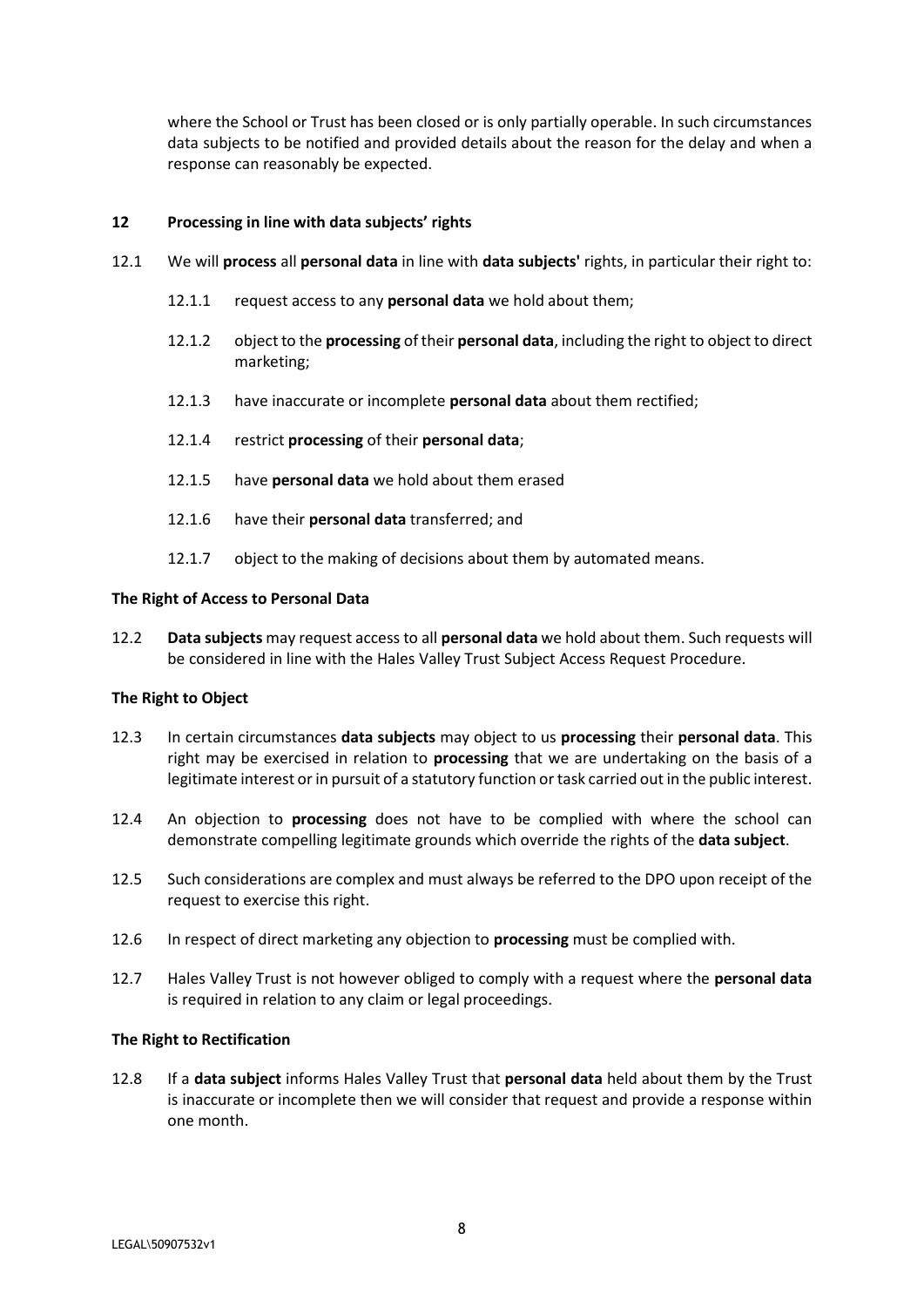- 12.9 If we consider the issue to be too complex to resolve within that period then we may extend the response period by a further two months. If this is necessary then we will inform the **data subject** within one month of their request that this is the case.
- 12.10 We may determine that any changes proposed by the **data subject** should not be made. If this is the case then we will explain to the **data subject** why this is the case. In those circumstances we will inform the **data subject** of their right to complain to the Information Commissioner's Office at the time that we inform them of our decision in relation to their request.

### **The Right to Restrict Processing**

- 12.11 **Data subjects** have a right to "block" or suppress the **processing** of personal data. This means that Hales Valley Trust can continue to hold the **personal data** but not do anything else with it.
- 12.12 The Trust must restrict the **processing** of **personal data**:
- 12.13 Where it is in the process of considering a request for **personal data** to be rectified (see above);
- 12.14 Where the Trust is in the process of considering an objection to processing by a **data subject**;
- 12.15 Where the **processing** is unlawful but the **data subject** has asked the Trust not to delete the **personal data**; and
- 12.16 Where the Trust no longer needs the **personal data** but the **data subject** has asked the Trust not to delete the **personal data** because they need it in relation to a legal claim, including any potential claim against the Trust.
- 12.17 If the Trust has shared the relevant **personal data** with any other organisation then we will contact those organisations to inform them of any restriction, unless this proves impossible or involves a disproportionate effort.
- 12.18 The DPO must be consulted in relation to requests under this right.

## **The Right to Be Forgotten**

- 12.19 **Data subjects** have a right to have **personal data** about them held by Hales Valley Trust erased only in the following circumstances:
	- 12.19.1 Where the **personal data** is no longer necessary for the purpose for which it was originally collected;
	- 12.19.2 When a **data subject** withdraws consent which will apply only where the Trust is relying on the individuals consent to the **processing** in the first place;
	- 12.19.3 When a **data subject** objects to the **processing** and there is no overriding legitimate interest to continue that **processing** – see above in relation to the right to object;
	- 12.19.4 Where the **processing** of the **personal data** is otherwise unlawful;
	- 12.19.5 When it is necessary to erase the personal data to comply with a legal obligation; and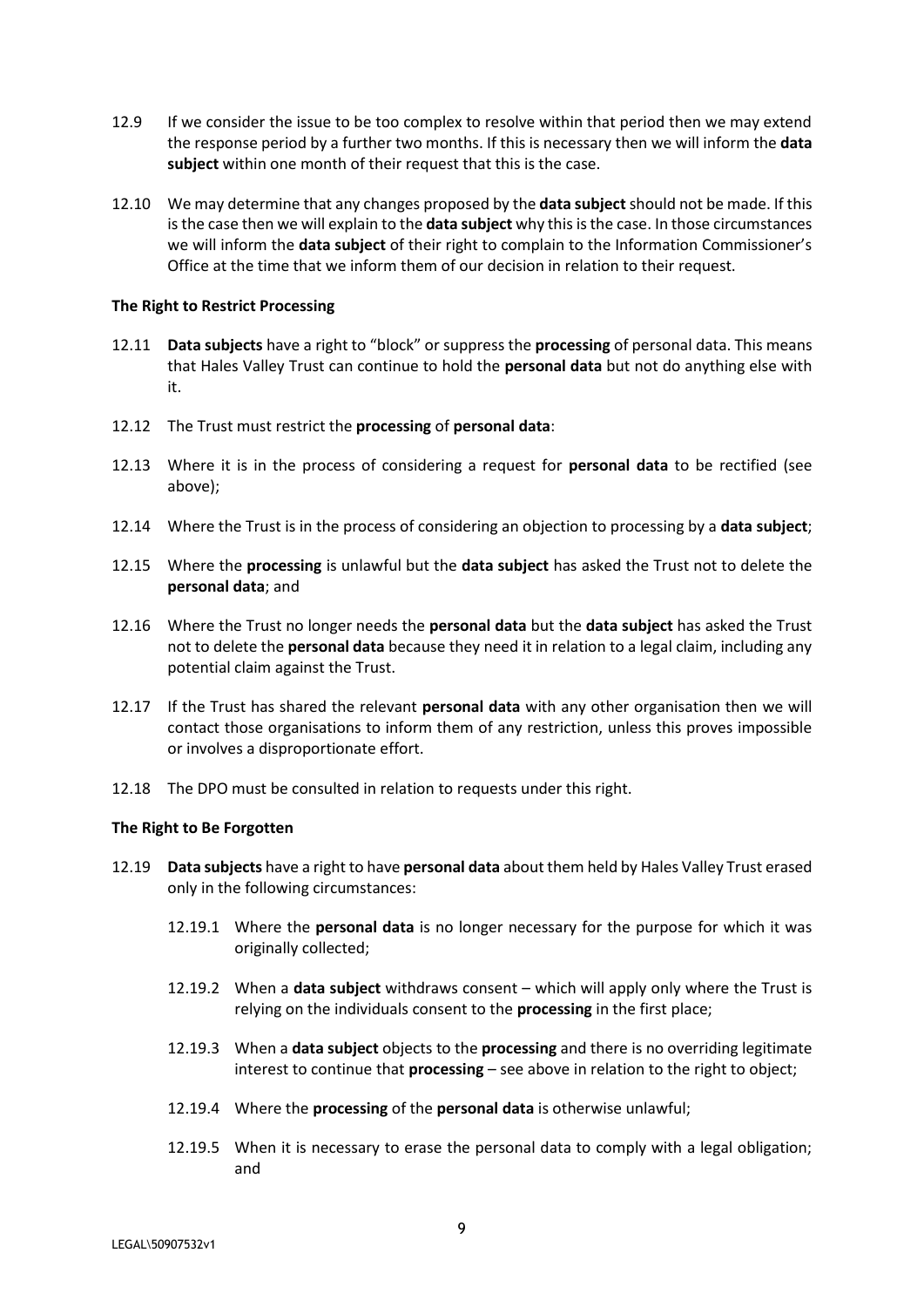- 12.20 **Hales Valley Trust** is not required to comply with a request by a **data subject** to erase their **personal data** if the **processing** is taking place:
	- 12.20.1 To exercise the right of freedom of expression or information;
	- 12.20.2 To comply with a legal obligation for the performance of a task in the public interest or in accordance with the law;
	- 12.20.3 For public health purposes in the public interest;
	- 12.20.4 For archiving purposes in the public interest, research or statistical purposes; or
	- 12.20.5 In relation to a legal claim.
- 12.21 If the Trust has shared the relevant personal data with any other organisation then we will contact those organisations to inform them of any erasure, unless this proves impossible or involves a disproportionate effort.
- 12.22 The DPO must be consulted in relation to requests under this right.

### **Right to Data Portability**

- 12.23 In limited circumstances a **data subject** has a right to receive their **personal data** in a machine readable format, and to have this transferred to other organisation.
- 12.24 if such a request is made then the DPO must be consulted.

#### <span id="page-9-0"></span>**13 Data security**

- 13.1 We will take appropriate security measures against unlawful or unauthorised processing of **personal data**, and against the accidental loss of, or damage to, **personal data**.
- 13.2 We will put in place procedures and technologies to maintain the security of all personal data from the point of collection to the point of destruction by reference to our Information & Cyber Security Policy for Schools.
- 13.3 The Trust has also adopted the principles in the Home Working Best Practice Guidelines document in relation to issues, risks and mitigating actions

#### <span id="page-9-1"></span>**14 Data Protection Impact Assessments**

- 14.1 The Trust takes data protection very seriously, and will consider and comply with the requirements of Data Protection Legislation in relation to all of its activities whenever these involve the use of personal data, in accordance with the principles of data protection by design and default.
- 14.2 In certain circumstances the law requires us to carry out detailed assessments of proposed **processing**. This includes where we intend to use new technologies which might pose a high risk to the rights of **data subjects** because of the types of data we will be **processing** or the way that we intend to do so.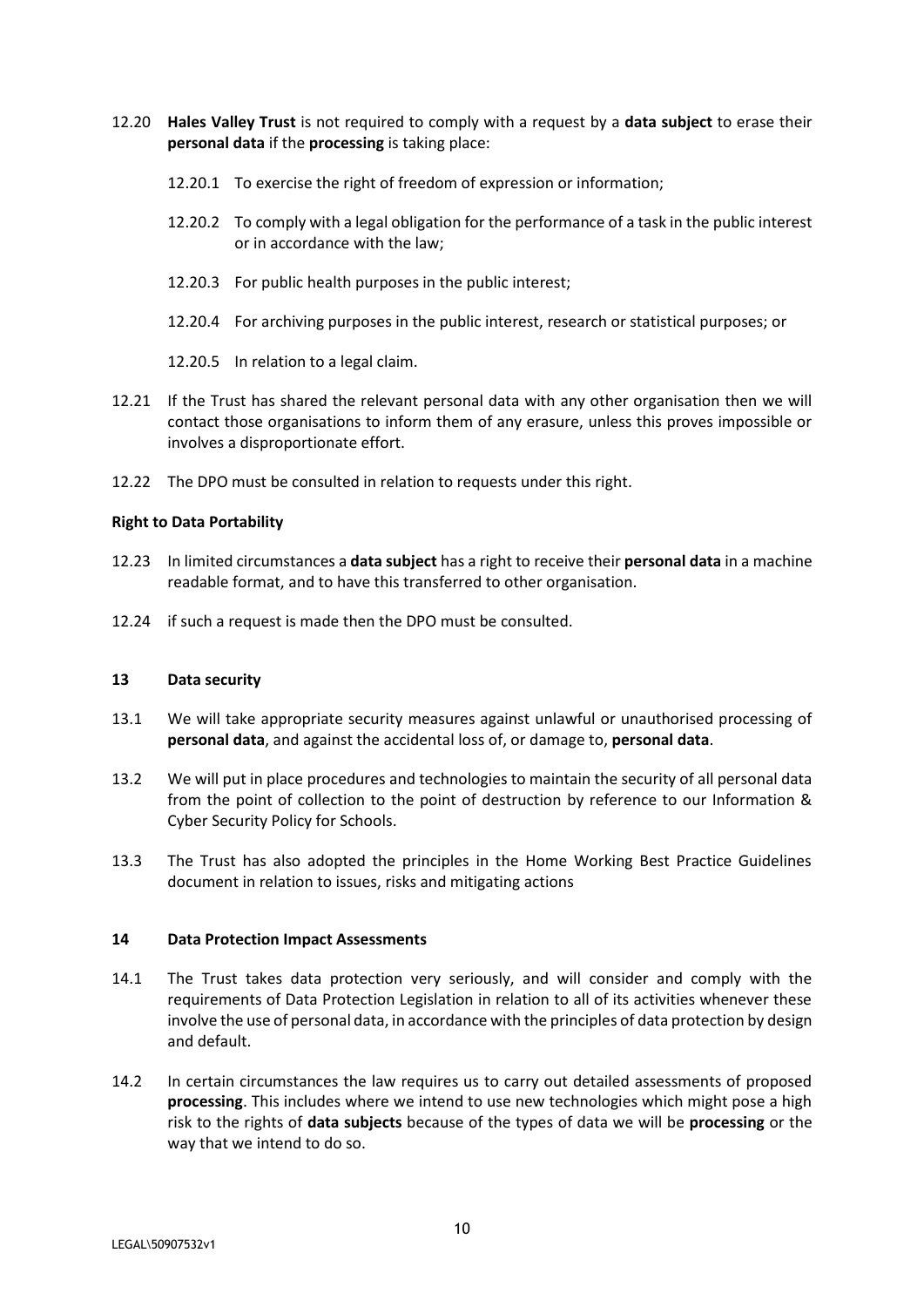- 14.3 Hales Valley Trust will complete an assessment of any such proposed **processing. Your IG** will provide the information and template document which ensures that all relevant matters are considered.
- 14.4 The DPO should always be consulted as to whether a data protection impact assessment is required, and if so how to undertake that assessment.

# <span id="page-10-0"></span>**15 Disclosure and sharing of personal information**

- 15.1 We may share **personal data** that we hold about **data subjects**, and without their consent, with other organisations. Such organisations include the Department for Education, Education and Skills Funding Agency "ESFA", Ofsted, health authorities and professionals, the Local Authority, examination bodies, other schools, and other organisations where we have a lawful basis for doing so.
- 15.2 The Trust will inform **data subjects** of any sharing of their **personal data** unless we are not legally required to do so, for example where **personal data** is shared with the police in the investigation of a criminal offence.
- 15.3 In some circumstances we will not share safeguarding information. Please refer to our Child Protection Policy.
- 15.4 Further detail is provided in our Schedule of Processing Activities.

## <span id="page-10-1"></span>**16 Data Processors**

- 16.1 We contract with various organisations who provide services to the Trust, available via Workforce, Pupil, Governors and Recruitment privacy notices.
- 16.2 In order that these services can be provided effectively we are required to transfer **personal data** of **data subjects**to these **data processors(Workforce, Pupil, Recruitment and Governor privacy notice)**.
- 16.3 **Personal data** will only be transferred to a **data processor** if they agree to comply with our procedures and policies in relation to data security, or if they put in place adequate measures themselves to the satisfaction of the Trust. The Trust will always undertake due diligence of any **data processor** before transferring the **personal data** of **data subjects** to them.
- 16.4 Contracts with **data processors** will comply with Data Protection Legislation and contain explicit obligations on the **data processor** to ensure compliance with the Data Protection Legislation, and compliance with the rights of **Data Subjects**.

## <span id="page-10-2"></span>**17 Images and Videos**

**Please refer to Hales Valley Trust Online Policy**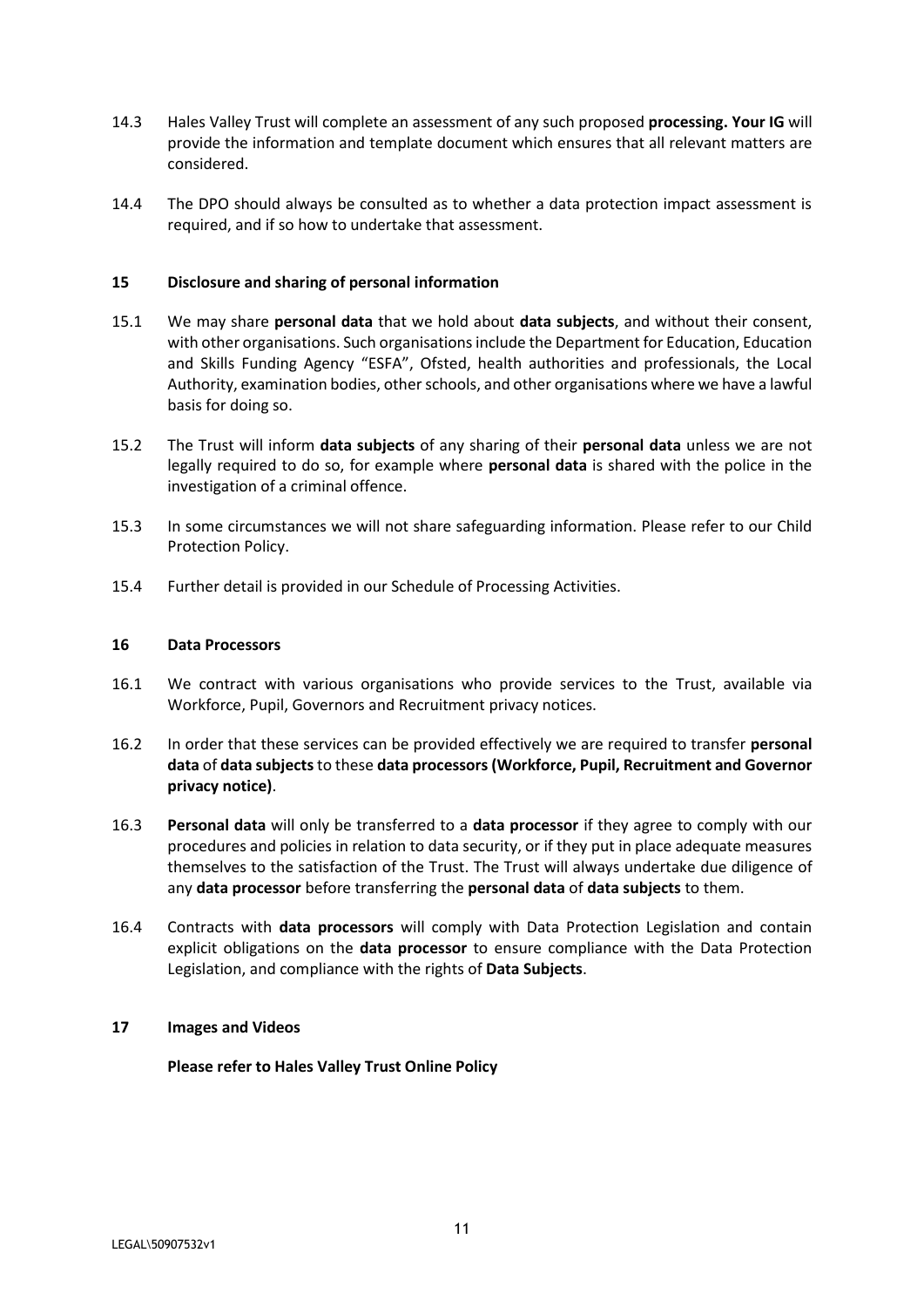# <span id="page-11-0"></span>**18 CCTV**

Hurst Hill Primary School and Woodside Primary School operates a CCTV system. Please refer to the Trust CCTV Policy and CCTV Privacy Notice.

# <span id="page-11-1"></span>**19 Changes to this policy**

We may change this policy at any time. Where appropriate, we will notify **data subjects** of those changes.

## **ANNEX**

# **DEFINITIONS**

| <b>Term</b>             | <b>Definition</b>                                                                                                                                                                                                                                                                                                                                                                                                                                                                  |
|-------------------------|------------------------------------------------------------------------------------------------------------------------------------------------------------------------------------------------------------------------------------------------------------------------------------------------------------------------------------------------------------------------------------------------------------------------------------------------------------------------------------|
| Data                    | is information which is stored electronically, on a computer, or in certain<br>paper-based filing systems                                                                                                                                                                                                                                                                                                                                                                          |
| Data Subjects           | for the purpose of this policy include all living individuals about whom we<br>hold personal data. This includes pupils, our workforce, staff, and other<br>individuals. A data subject need not be a UK national or resident. All data<br>subjects have legal rights in relation to their personal information                                                                                                                                                                    |
| Personal Data           | means any information relating to an identified or identifiable natural<br>person (a data subject); an identifiable natural person is one who can be<br>identified, directly or indirectly, in particular by reference to an identifier<br>such as a name, an identification number, location data, an online<br>identifier or to one or more factors specific to the physical, physiological,<br>genetic, mental, economic, cultural or social identity of that natural<br>person |
| <b>Data Controllers</b> | are the people who or organisations which determine the purposes for<br>which, and the manner in which, any personal data is processed. They<br>are responsible for establishing practices and policies in line with Data<br>Protection Legislation. We are the data controller of all personal data<br>used in our business for our own commercial purposes                                                                                                                       |
| Data Users              | are those of our workforce (including Governors and volunteers) whose<br>work involves processing personal data. Data users must protect the data<br>they handle in accordance with this data protection policy and any<br>applicable data security procedures at all times                                                                                                                                                                                                        |
| Data Processors         | include any person or organisation that is not a data user that processes<br>personal data on our behalf and on our instructions                                                                                                                                                                                                                                                                                                                                                   |
| Processing              | is any activity that involves use of the data. It includes obtaining,<br>recording or holding the data, or carrying out any operation or set of                                                                                                                                                                                                                                                                                                                                    |